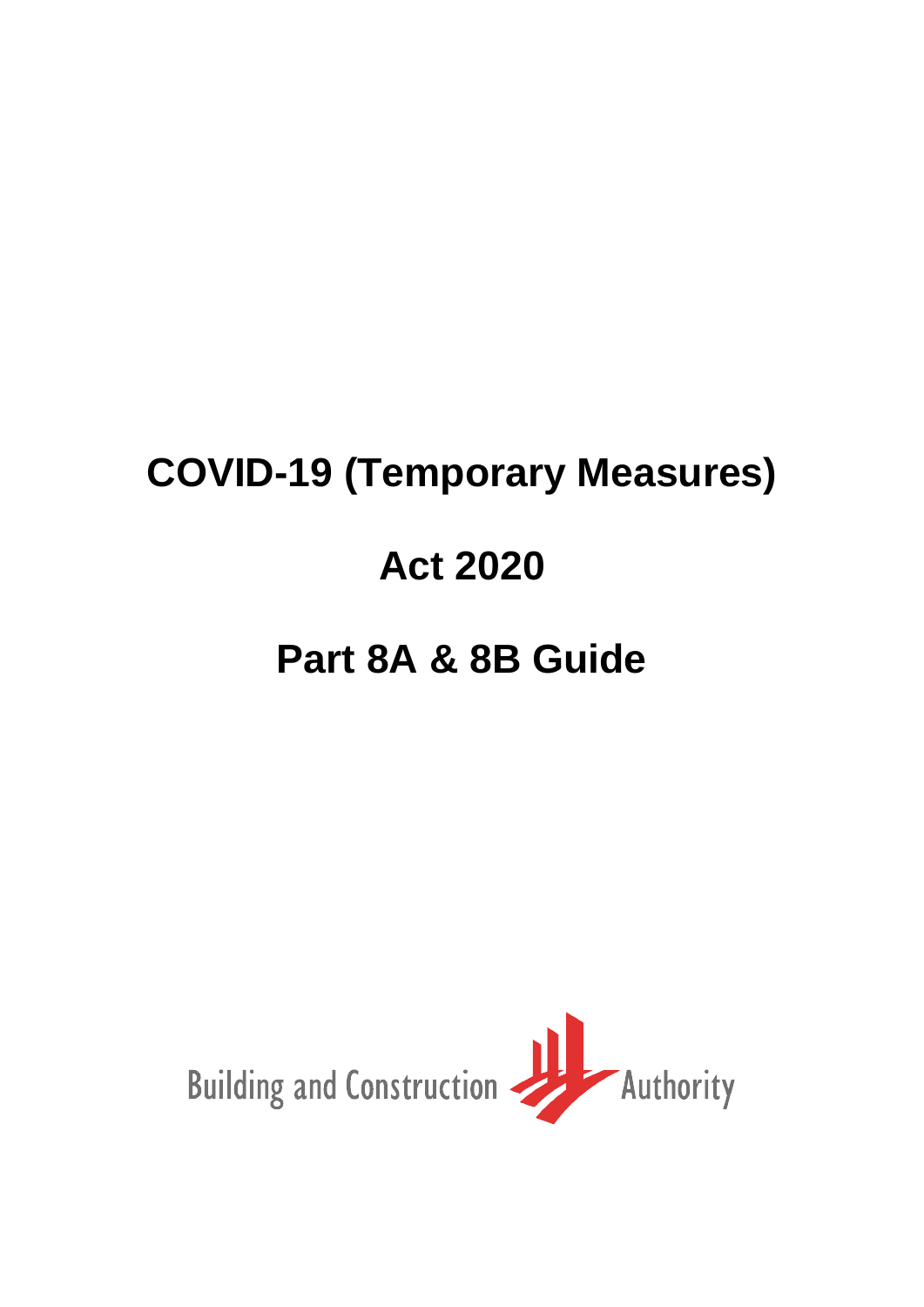### **Contents**

| 1 <sub>1</sub> |                                                                                |
|----------------|--------------------------------------------------------------------------------|
| 1.1            |                                                                                |
| 1.2            |                                                                                |
| 2.             |                                                                                |
| 2.1            | Overview of Relief – Extension of Time ("EOT") for Construction Contracts 2    |
| 2.2            |                                                                                |
| 2.3            |                                                                                |
| 2.4            |                                                                                |
| 2.5            |                                                                                |
| 3.             |                                                                                |
| 3.1            |                                                                                |
| 3.2            |                                                                                |
| 3.3            |                                                                                |
| 3.4            |                                                                                |
| 3.5            | Interaction with Part 2A Rental Relief and/or Part 8 on Rental of Construction |

Annex – Suggested Template for Cost-Sharing ....................................................... 13 *(The Annex can be located at [https://go.gov.sg/bca-template-cotma-8a-8b\)](about:blank)*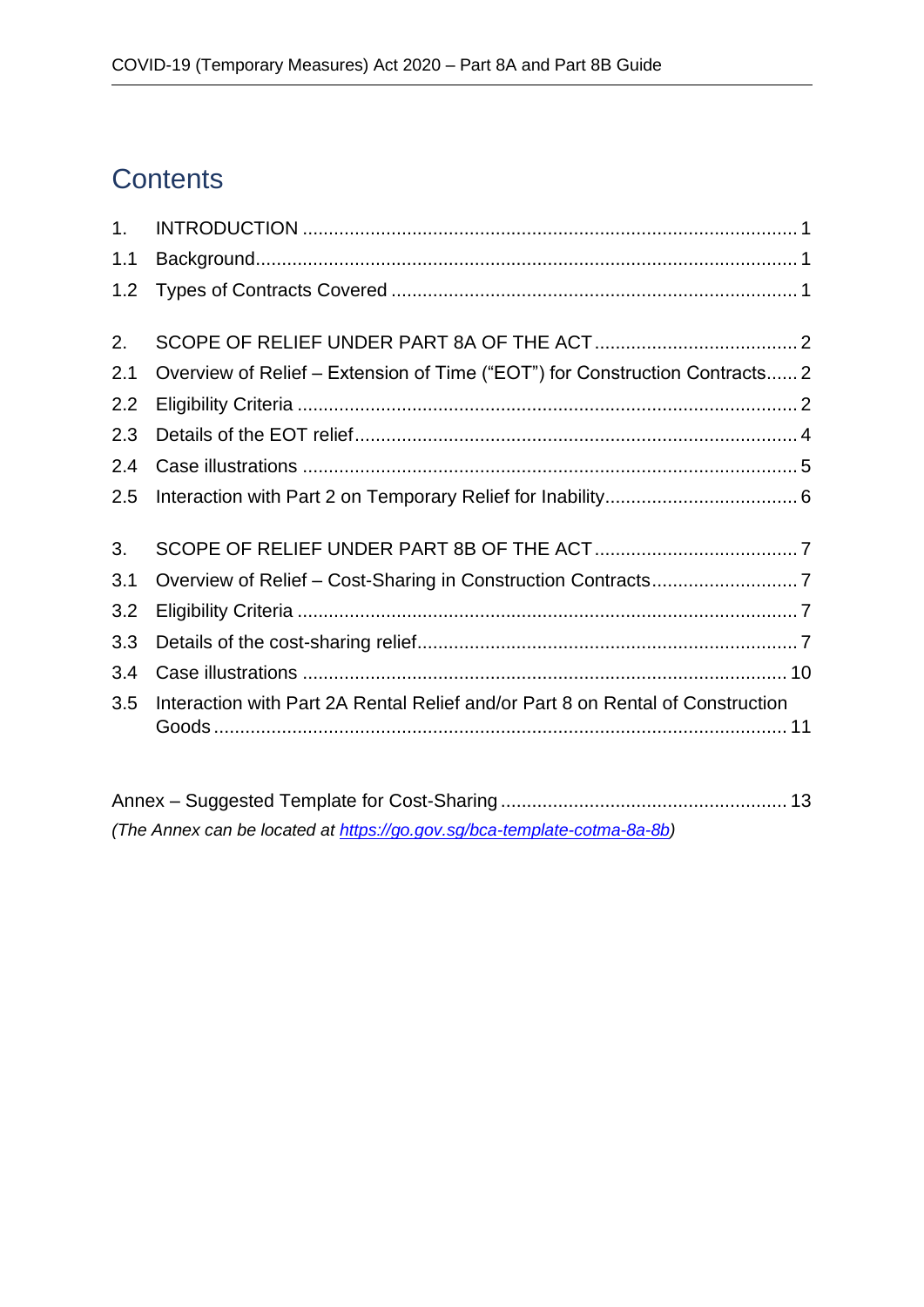#### **Disclaimer**

These Guidelines outline the rights and obligations arising under Part 8A and Part 8B of the COVID-19 (Temporary Measures) Act 2020 (hereinafter referred to as the "**Act**") and address the more commonly occurring contractual arrangements. These Guidelines do not purport to address all situations. The provisions of the Act shall prevail over these Guidelines. The reader should, for a full appreciation of his rights and obligations under the Act, refer to the Act and obtain advice from relevant professionals.

The Building and Construction Authority disclaims any liability (including any liability arising from negligence) arising in respect of any matter and the consequences of any act done or not done by any person in reliance on anything in or omitted from these Guidelines.

These Guidelines may be amended from time to time. Please refer to the website of the Building and Construction Authority[: www.bca.gov.sg](about:blank) for the latest version of these Guidelines.

#### **© Building and Construction Authority**

| 30 November 2020  |
|-------------------|
| 24 December 2020  |
| 19 April 2021     |
| 29 September 2021 |
| 27 December 2021  |
|                   |

All rights reserved. No part of this publication may be reproduced or copied by any means without the prior written permission of the Building and Construction Authority, application for which should be addressed to the Chief Executive Officer, Building and Construction Authority, 52 Jurong Gateway Road, #11-01, Singapore 608550.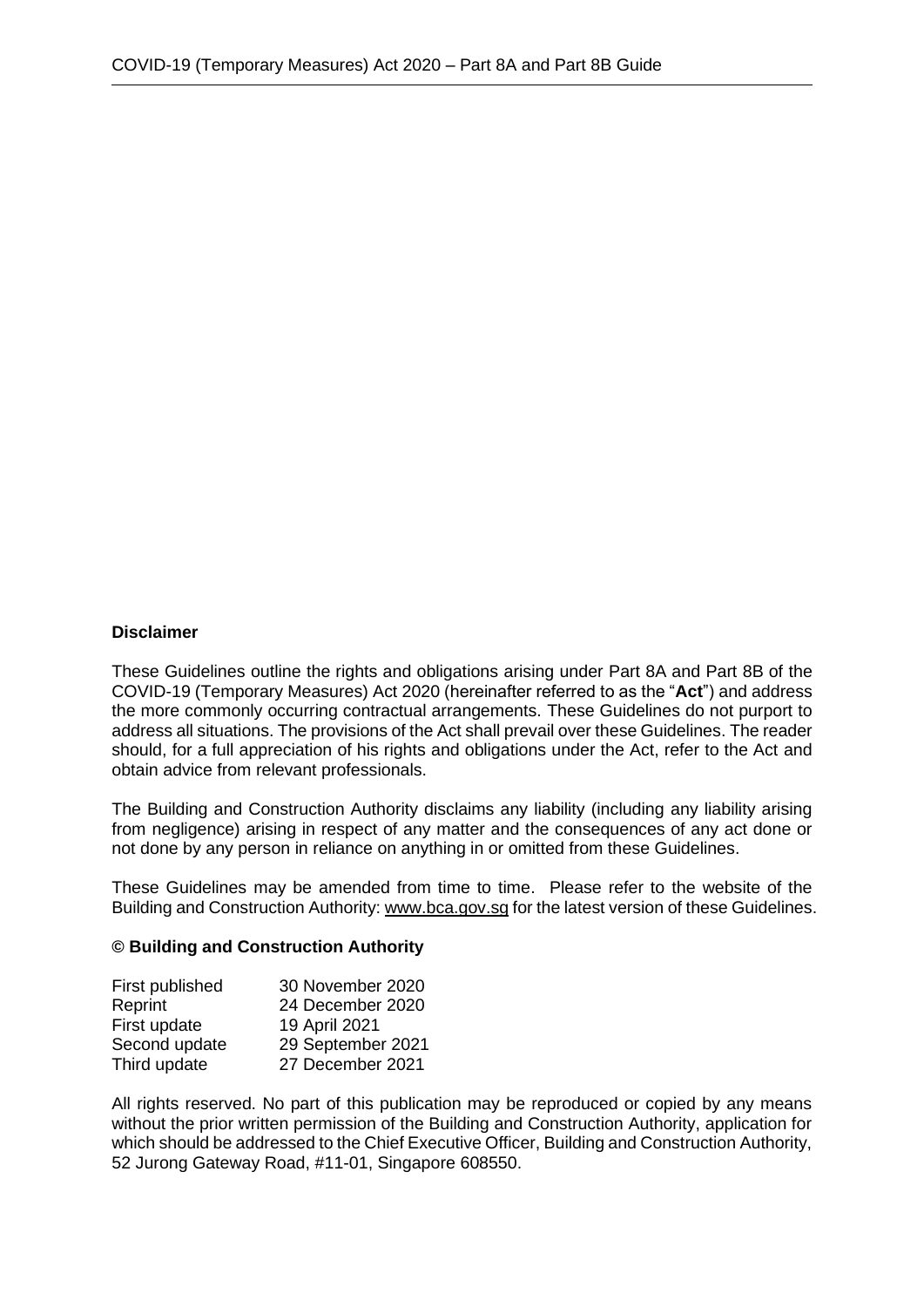#### <span id="page-3-0"></span>**1. INTRODUCTION**

#### **1.1 Background**

The COVID-19 pandemic has resulted in delays and increased costs for construction projects, which have implications for all stakeholders along the value chain (i.e. contractors, suppliers, developers, purchasers), given the interconnected nature of the BE sector. Construction works were stopped for approximately two months due to the circuit breaker and extended circuit breaker period (i.e. from 7 April 2020 to 1 June 2020). After works could resume, projects faced challenges such as reduced operating capacity because of the implementation of Safe Management Measures.

To ensure the BE sector is able to preserve industry capacity, adjust to the new operating environment, and recover from the impact of the pandemic, additional relief measures have been introduced under the **COVID-19 (Temporary Measures) (Amendment No. 3) Act 2020** to provide more support and ensure that no single stakeholder bears an undue share of the burden imposed by the COVID-19 pandemic.

#### **1.2 Types of Contracts Covered**

All construction contracts where one party undertakes to carry out 'construction works' (as defined in section 3(1) of the Building and Construction Industry Security of Payment Act ("**SOPA**") 1 ) for another party will be covered under Part 8A and Part 8B of the COVID-19 (Temporary Measures) Act (hereinafter referred to as the "**Act**").

The Act is unlike the SOPA which excludes certain types of construction contracts from application. For example, residential renovation contracts, which do not require the approval of the Commissioner of Building Control, are also covered under Part 8A and Part 8B of the Act. This is in view that COVID-19 affected the ability of contractors to carry out their contractual obligations and the reliefs provided under Part 8A and Part 8B of the Act ought to be extended to these construction contracts.

The availability of the reliefs under Part 8A and Part 8B of the Act does not depend on whether the work requires regulatory submissions to the authorities, e.g. to URA for planning approval and BCA for building plans approval, in order to qualify for the reliefs. However, Part 8A and Part 8B of the Act do not apply to contracts for the supply of construction-related goods or services, for example supply of goods or consultancy services.

<sup>1</sup> "construction work" means —

<sup>(</sup>a) the construction, alteration, repair, restoration, maintenance, extension, demolition or dismantling of buildings or structures (whether permanent or not) that form, or are to form, part of the land;

<sup>(</sup>b) the construction, alteration, repair, restoration, maintenance, extension, demolition or dismantling of any works that form, or are to form, part of the land, including walls, roadworks, power-lines, telecommunication apparatus, aircraft runways, docks and harbours, railways, inland waterways, pipelines, reservoirs, water mains, wells, sewers, industrial plant and installations for the purpose of land drainage, coast protection or defence;

<sup>(</sup>c) the installation in any building, structure or works of fittings that form, or are to form, part of the land, including systems of heating, lighting, airconditioning, ventilation, power supply, drainage, sanitation, water supply or fire protection, and security or communications systems;

<sup>(</sup>d) any operation which forms an integral part of, is preparatory to, or is for rendering complete, works of the kind referred to in paragraph (a), (b) or (c), including -

<sup>(</sup>i) land reclamation;

<sup>(</sup>ii) site clearance, earth-moving, excavation, tunnelling and boring;

<sup>(</sup>iii) the laying of foundations;

<sup>(</sup>iv) the erection, maintenance or dismantling of scaffolding;

<sup>(</sup>v) the prefabrication of components to form part of any building, structure or works, whether carried out at or on the construction site or elsewhere; and

<sup>(</sup>vi) site restoration, landscaping and the provision of roadways and other access works;

<sup>(</sup>e) the external or internal cleaning of buildings, structures or works, so far as it is carried out in the course of their construction, alteration, repair, restoration, maintenance or extension; or

<sup>(</sup>f) the painting or decorating of the external or internal surfaces of any building, structure or works.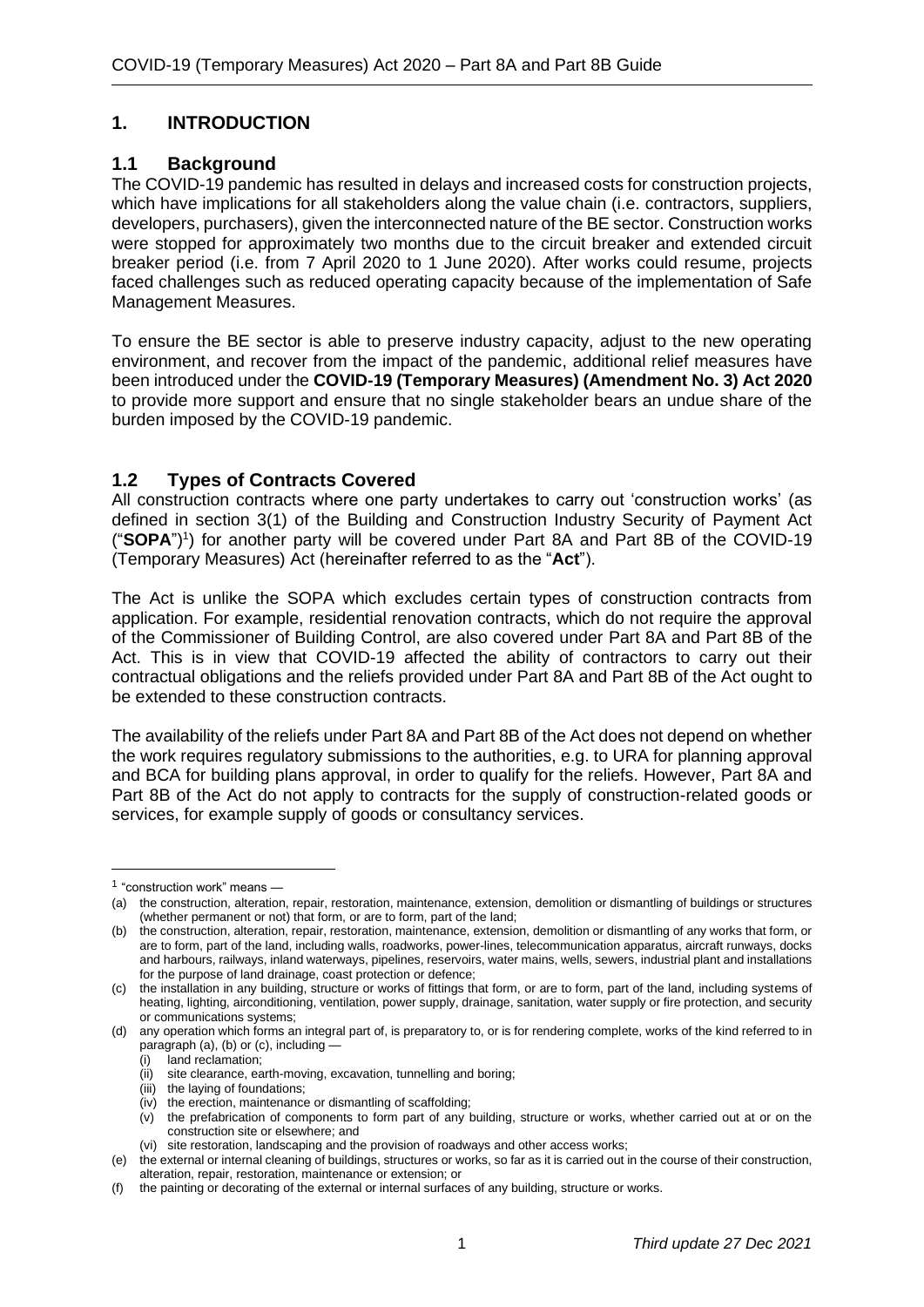#### **2. SCOPE OF RELIEF UNDER PART 8A OF THE ACT**

#### **2.1 Overview of Relief – Extension of Time ("EOT") for Construction Contracts**

For eligible construction contracts that meet the eligibility criteria below, any completion date for construction works will be extended for 122 days to address the delay occurring between 7 April 2020 and 6 August 2020 (both dates inclusive).

#### **2.2 Eligibility Criteria**

The EOT relief will be provided to all construction contracts (including subcontracts):

- (a) that were entered into before 25 March 2020, excluding construction contracts that were renewed other than automatically on or after 25 March 2020;
- (b) there were construction works that were not certified to be completed under the construction contracts as at 7 April 2020; and
- (c) that remained in force on 2 November 2020.

The EOT relief will not apply to any completion date for construction works under construction contracts in any of the following situations:

- (a) construction works were carried out at any time between 20 April 2020 and 30 June 2020 (both dates inclusive);
- (b) proceedings before a court or arbitration have commenced before 2 November 2020 in relation to a failure to comply with the completion date ("**Proceedings**"); or
- (c) any judgment, award, compromise or settlement has been made before 2 November 2020 in the course or as a result of the Proceedings.

#### *Example 1:*

A party (Party A) is engaged to carry out construction works for another party (Party B). The construction contract was entered into on 15 January 2019 and construction works were expected to complete on 31 December 2020. As at 7 April 2020, the construction works were not certified to be completed (still 60% remaining) and the contract was in force on 2 November 2020. Construction works resumed on 2 June 2020.

Due to COVID-19 events, Party A have suffered about 2 months of delay from 7 April 2020 to 1 June 2020 due to the Circuit Breaker.

Since construction works resumed since 2 June 2020 (during the period between 20 April 2020 and 30 June 2020), the automatic universal EOT of 122 days will not apply. Party A should request for an extension of the completion date based on the actual number of days of delay (~2 months) from Party B under any applicable contract provisions.

Construction works, which are not part of the original construction contract, performed at any time between 20 April 2020 and 30 June 2020 (both dates inclusive) to enable the project to resume safely would not come within the 'exclusion'. For illustration, the construction of onsite dormitories for housing workers to prevent the spread of COVID-19 (not provided in the original construction contract) would not be construction works performed under the construction contract in question. As such, even if such construction works were performed during the period between 20 April 2020 and 30 June 2020 (both dates inclusive), such works would not cause the construction contract to be caught by the exclusion to prevent the EOT relief from applying to any completion date for construction works under the construction contract.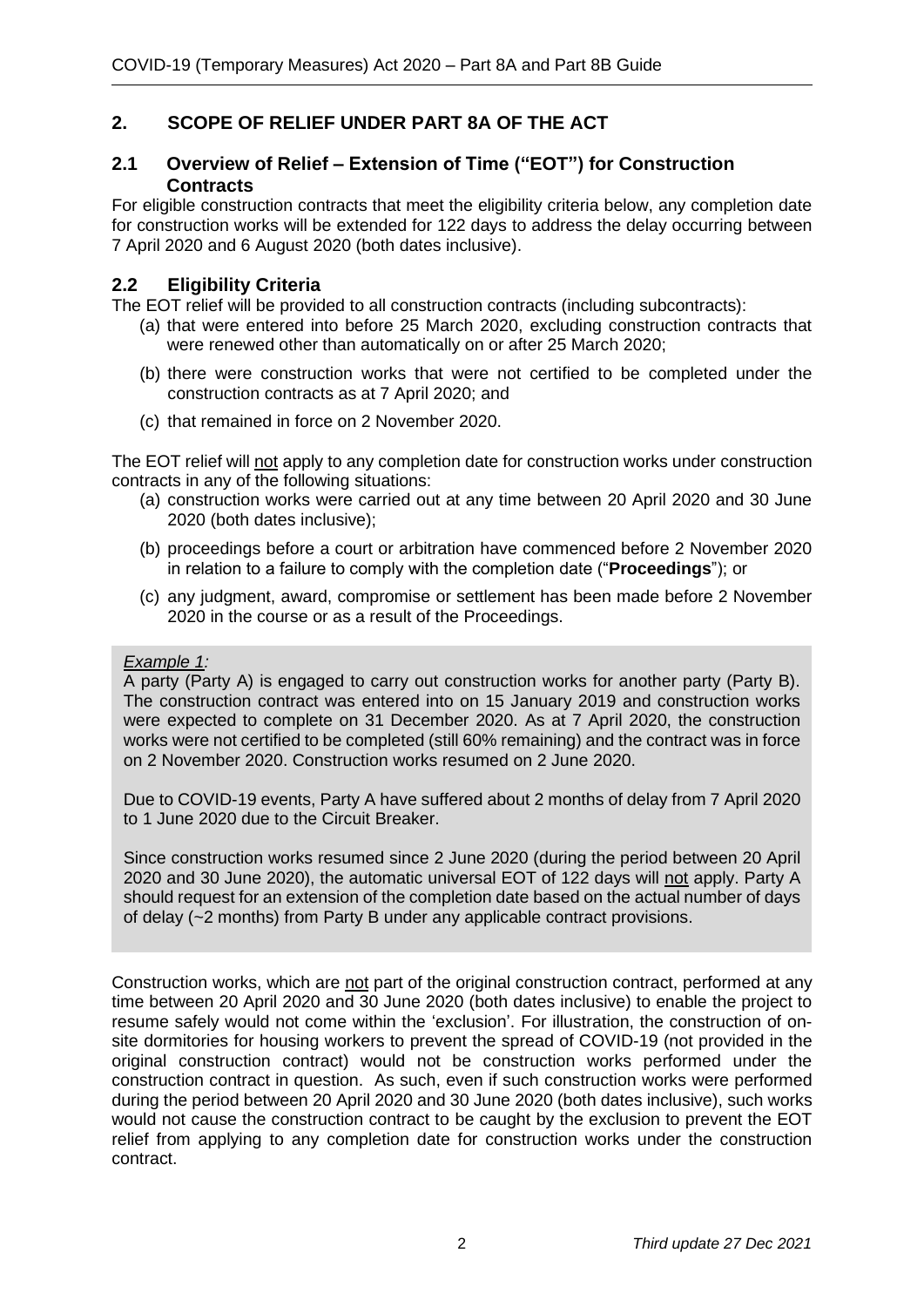[1] If the contract meets the following criteria: - entered into before 25 March 2020; been certified to be completed as at 7 April 2020; and - remained in force on 2 November 2020.

[2] EOT relief does not apply: - construction work was carried out between 20 April 2020 and 30 June - litigation or arbitration has commenced before 2 November 2020;

or - judgment, award or settlement has been made as a result of the Proceedings before 2 November 2020.

[3] The extended completion date will be treated as the new completion date for the purpose of the construction contract. No application is required from contractors to enjoy this relief.

*Basic Checklist on Eligibility Criteria under Part 8A:*

- $\Box$  This is a construction contract where one party undertakes to carry out 'construction works' (as defined in section 3(1) of the Building and Construction Industry Security of Payment Act ("SOPA")) for another party;
- $\Box$  This contract was entered into before 25 March 2020 (excluding construction contracts that were renewed other than automatically on or after 25 March 2020);
- $\Box$  There were construction works that were not certified to be completed under the construction contracts as at 7 April 2020;
- $\Box$  This contract remained in force on 2 November 2020;
- □ NO construction works were carried out at any time between 20 April 2020 and 30 June 2020 (both dates inclusive);
- $\Box$  NO proceedings before a court or arbitration have commenced before 2 November 2020 in relation to a failure to comply with the completion date ("Proceedings"); and
- $\Box$  NO judgment, award, compromise or settlement has been given or made before 2 November 2020 in the course or as a result of the Proceedings.

*Note: This checklist is designed to assist the user in making a quick assessment as to whether the case is one to which Part 8A applies. It does not go into details and does not cover all situations.*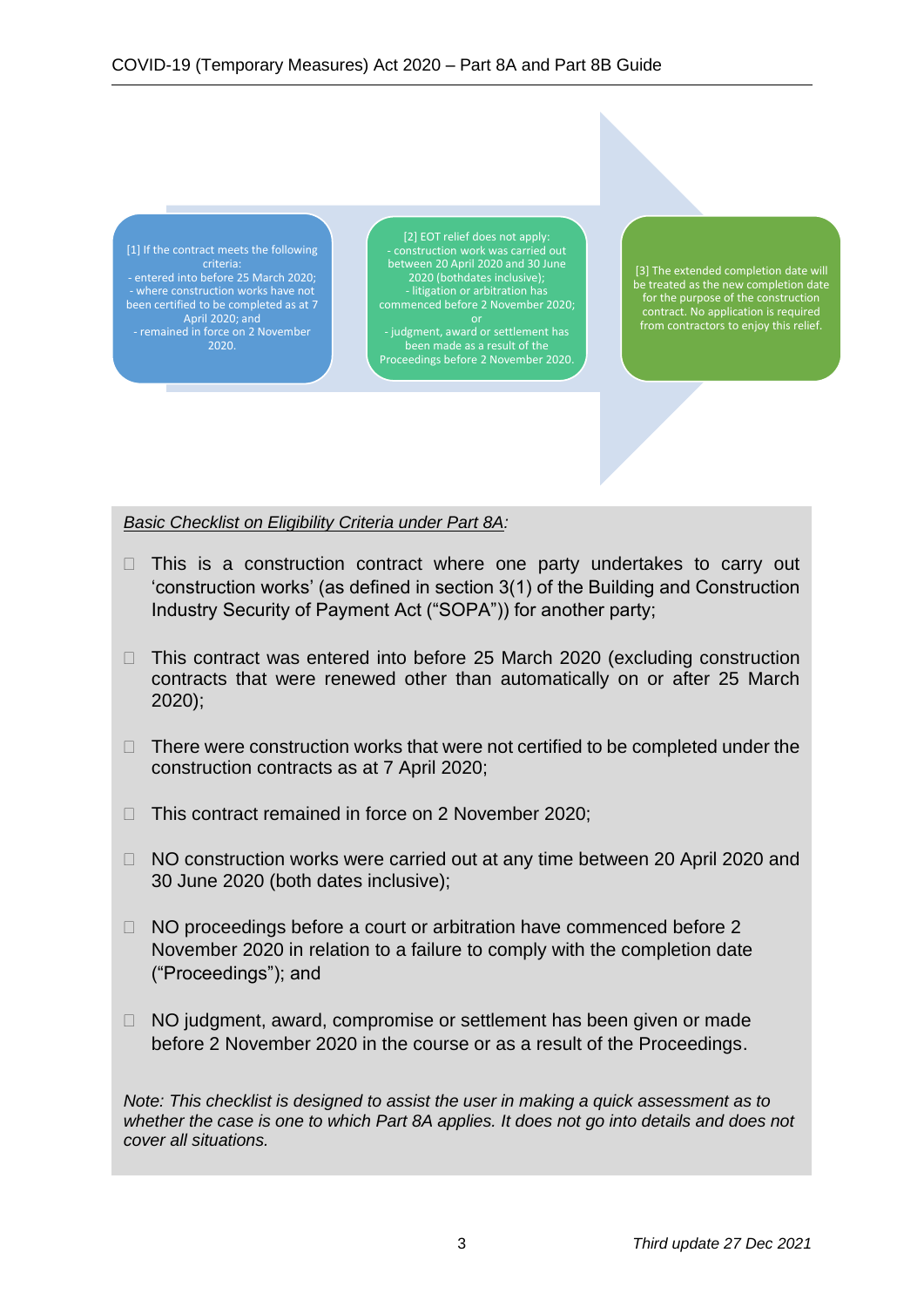#### **2.3 Details of the EOT relief**

A universal EOT of 122 days for the delay occurring in the period between 7 April 2020 and 6 August 2020 (both dates inclusive) will be granted to all eligible construction contracts. This is in consideration that construction works stopped for approximately 2 months due to the Circuit Breaker period and were further delayed as the foreign worker dormitories were progressively cleared by early August 2020.

The extended completion date will be treated as the new completion date for the purpose of the construction contract. **No application is required from contractors to enjoy this EOT relief. Notwithstanding the automatic extension of the completion date for performance of construction works, contract administrators** (e.g. Architects, Engineers, Superintending Officers) **or customers** (e.g. developers, contractors) **are encouraged to record and document the EOT accordingly**.

Should an EOT have earlier been granted under the construction contract for any delay occurring in the period between 7 April 2020 and 6 August 2020 (both dates inclusive), the universal EOT of 122 days will be reduced by the number of days for which an EOT had been granted under the construction contract. In other words, contractors will only get an EOT of 122 days regardless of the number of days of EOT that it has earlier been granted under the construction contract for delays occurring in the period between 7 April 2020 and 6 August 2020 (both dates inclusive). Where contractors wish to seek an EOT of completion date for delays occurring outside the period between 7 April 2020 and 6 August 2020, contractors should rely on existing contract provisions. The Act does not prevent the contract completion date from being further extended.

Contractors which wish to seek an EOT of completion date under construction contracts that are not covered under Part 8A of the Act (e.g. construction contracts that commenced after 25 March 2020) should rely on existing contract provisions, which may require the contractor to serve notice and accompany the request with proper justifications.

Contractors can also seek relief under Part 2 Section 6 of the Act by serving a Notification for Relief on their customers, for any liquidated damages payable under the construction contracts due to delays, materially caused by a COVID-19 event, during the period between 1 February 2020 and 28 February 2022 (both dates inclusive). The Notification for Relief can be filed through <*[https://www.mlaw.gov.sg/covid19-relief/temporary-relief-from-inability-to](about:blank)[perform-contract](about:blank)*> **before 28 February 2022**.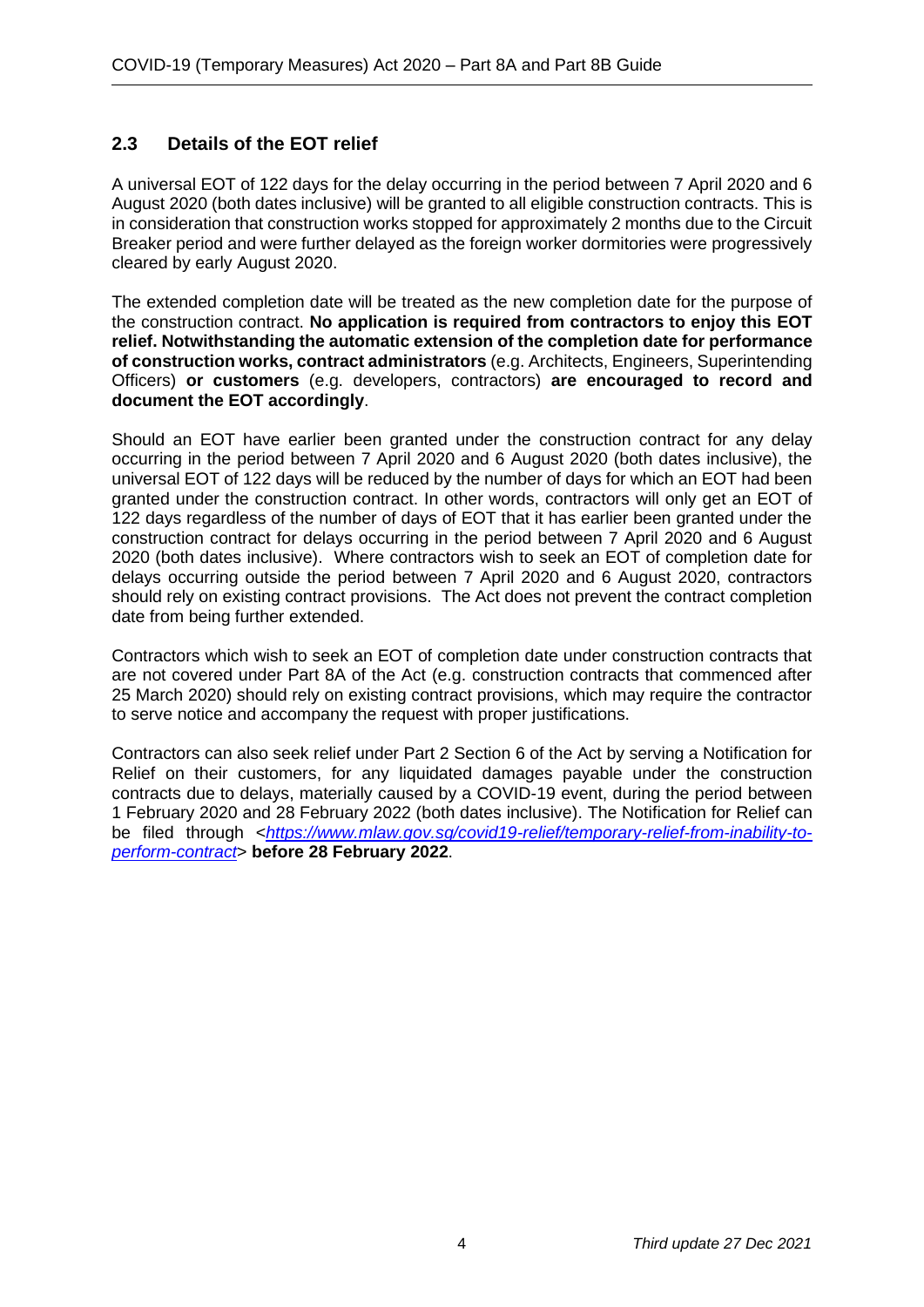#### **2.4 Case illustrations**

#### *Example 2:*

A party (Party C) is engaged to carry out construction works for another party (Party D). The construction contract was entered into on 15 January 2019 and construction works were expected to complete on 31 December 2020. As at 7 April 2020, the construction works were not certified to be completed (still 60% remaining) and the contract was in force on 2 November 2020. Construction works resumed on 7 August 2020.

Due to COVID-19 events, Party C suffered 15 days of delay due to delayed shipments from China before 7 April 2020, 122 days of delay from 7 April 2020 to 6 August 2020 due to Circuit Breaker and dormitory clearance, and another 30 days of delay due to lower productivity resulting from safe management measures implemented at site after construction work resumed.

In such case, Party C would be able to obtain an automatic universal EOT of 122 days for delay occurring in the period from 7 April 2020 to 6 August 2020 under the Act. Party C will need to request for additional EOT under the contract for the remaining 15 days (before 7 April 2020) and 30 days (after 6 August 2020), in accordance with the contract requirements.

#### *Example 3:*

A party (Party E) is engaged to carry out home renovation works for another party (Party F). The construction contract was entered into on 15 March 2020 and construction works were expected to complete on 14 July 2020. As at 7 April 2020, the construction works were not certified to be completed (still 80% remaining) and contract was in force on 2 November 2020. Construction works resumed on 2 July 2020.

Due to COVID-19 events, Party E suffered about 3 months of delay from 7 April 2020 to 1 July 2020 due to Circuit Breaker and restriction of workers coming from Malaysia. The customer earlier agreed to grant the contractor 2 months of EOT (i.e. 60 days) under the contract.

In such case, Party E would be still be eligible for the EOT relief under Part 8A under the Act. The Act will provide an additional 62 days of EOT to address delays occurring during the period from 2 July 2020 to 6 August 2020.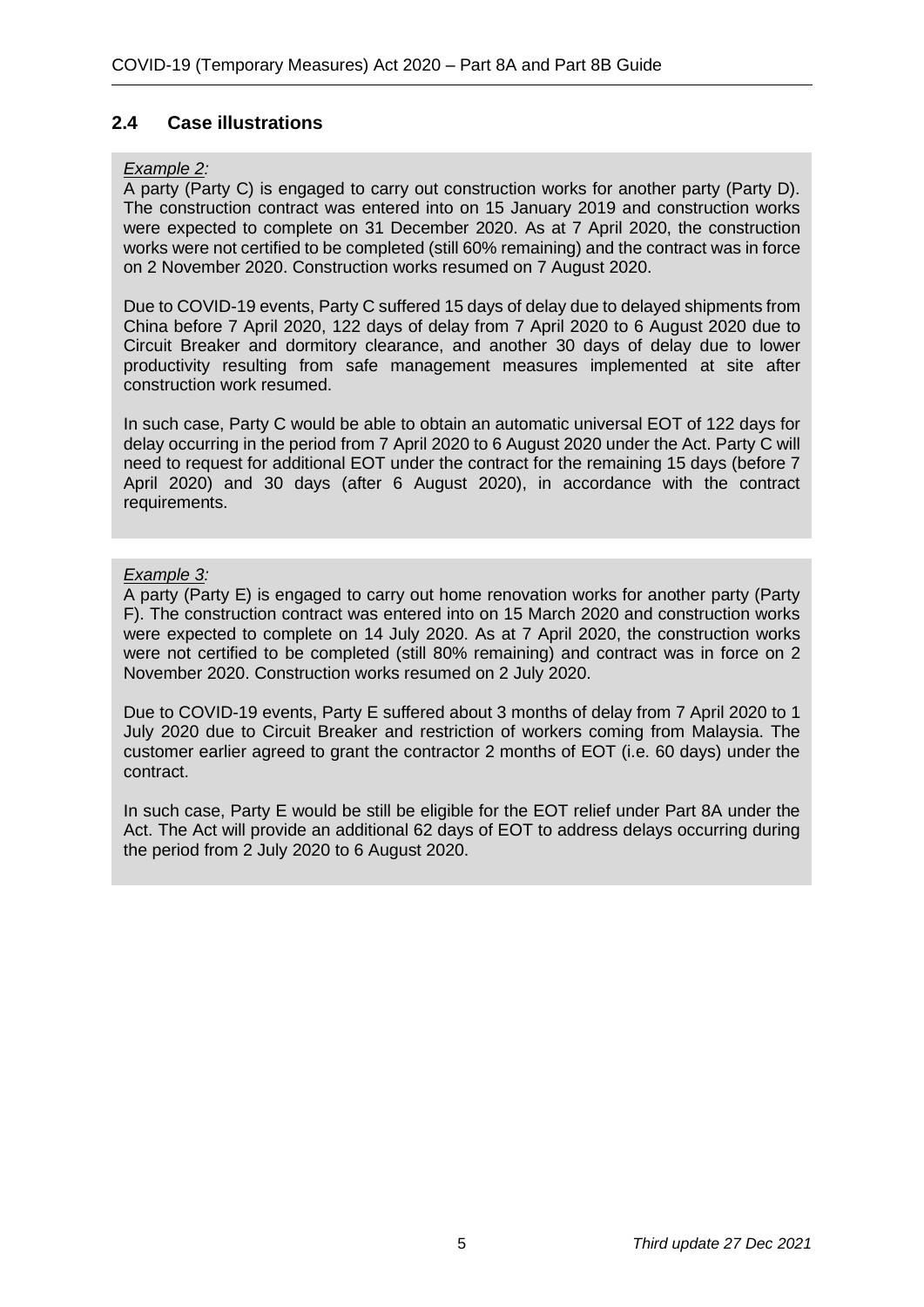#### *Example 4:*

A party (Party G) is engaged to carry out construction works for another party (Party H). The construction contract was entered into on 15 January 2019 and construction works were expected to complete on 30 March 2020. As at 7 April 2020, the construction works were not certified to be completed (still 10% remaining). Contract was in force on 2 November 2020, and Party G has entered into the Defects Liability Period / Rectification Period. Construction works resumed on 7 August 2020 and was eventually certified completed on 30 September 2020.

Due to COVID-19 events, Party G suffered 122 days of delay from 7 April 2020 to 6 August 2020 due to Circuit Breaker and dormitory clearance. Party G was not given EOT under the contract and did not apply for relief from liquidated damages under Part 2 of the Act. Upon the certified completion of work on 30 September 2020, Party H imposed liquidated damages for 184 days of delay on Party G, based on the delay calculated from 30 March 2020 to 30 September 2020.

As the automatic universal EOT of 122 days will apply to this scenario, the contract completion date would be extended by 122 days until 30 July 2020 by virtue of Part 8A. As such, the liquidated damages to be paid by Party G to Party H would be reduced by 122 days, from 184 days to 62 days.

#### **2.5 Interaction with Part 2 on Temporary Relief for Inability**

Contractors can concurrently tap on the reliefs available under Part 2 and Part 8A of the Act. Part 2 and Part 8A cover different reliefs, time periods, and are governed by different processes.

While Part 8A provides an automatic universal EOT of 122 days for delay occurring in the period between 7 April 2020 and 6 August 2020 (both dates inclusive), Part 2 requires contractors to show that it is or will be unable to complete the contract which is to a material extent caused by a COVID-19 event and to notify their customers so that any liquidated damages or other damages payable under the contract due to delays sustained in the period between 1 February 2020 and 28 February 2022 (both dates inclusive) can be disregarded. A defence against liquidated damages is not equivalent in effect to an entitlement for EOT. For instance, depending on the contract, an EOT may affect matters such as commencement of the defect liability / rectification period for a project.

Contractors seeking an EOT beyond the EOT relief of 122 days under Part 8A of the Act should negotiate with their customers or rely on contractual provisions. If the matter cannot be resolved, contractors can serve a Notification for Relief under Part 2 of the Act. Once the Notification for Relief is served under Part 2 of the Act, the contractor will be able to defend against any claims for liquidated damages payable under the contract in respect of delays that are materially caused by COVID-19, which occur within the period between 1 February 2020 and 28 February 2022 (both dates inclusive).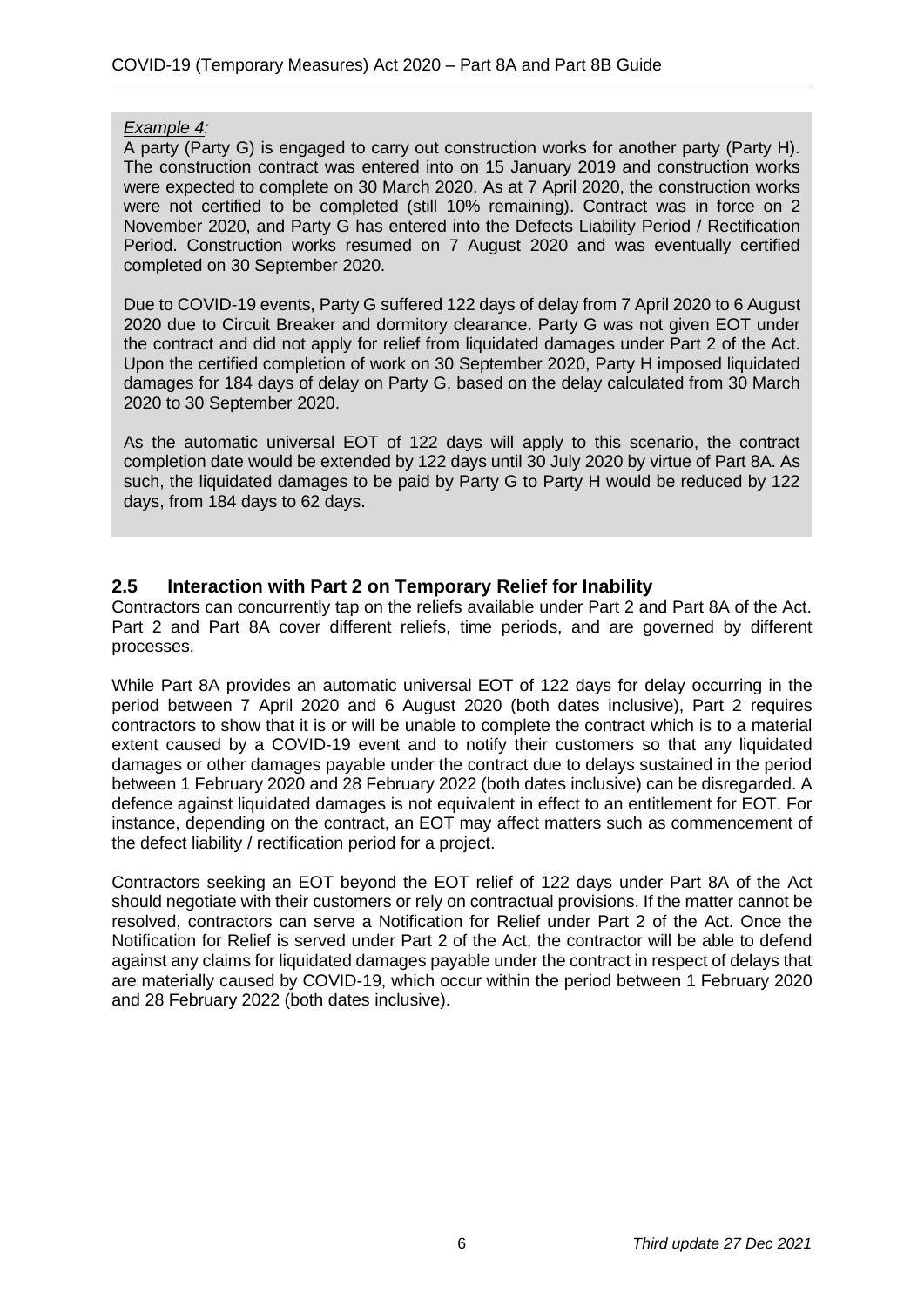#### **3. SCOPE OF RELIEF UNDER PART 8B OF THE ACT**

#### **3.1 Overview of Relief – Cost-Sharing in Construction Contracts**

Contractors will be entitled to specified qualifying costs from their customers should they be or will be unable to complete the construction works by the completion date if the eligibility criteria below are satisfied.

#### **3.2 Eligibility Criteria**

The cost-sharing relief will be provided to all construction contracts (including subcontracts):

- (a) that were entered into before 25 March 2020, excluding construction contracts that were renewed other than automatically on or after 25 March 2020;
- (b) there were construction works that were not certified to be completed under the construction contracts as at 7 April 2020; and
- (c) that remained in force on 2 November 2020.

The relief will not apply to construction contracts where customers are individuals, unless the individuals are acting as sole proprietors in the course of the business of the sole proprietorships.

#### *Example 5:*

A contractor engaged to carry out home renovation work for an HDB homeowner is not entitled to the costs-sharing relief under Part 8B of the Act as the owners of the HDB flat are individuals acting in their personal capacities.

[1] If the contract meets the following

- entered into before 25 March 2020;

where construction works have not been certified to be completed as at 7 April 2020; and

- remained in force on 2 November 2020.

[2] Excluding contracts where the customer is an individual (unless the in the course of the sole proprietorship).

[3] Contractors would need to make payment claims for the 'qualifying costs'.

#### **3.3 Details of the cost-sharing relief**

Contractors in construction contracts are entitled to claim cost-sharing for the specified qualifying costs from their customers who engaged their services (e.g. main contractors claiming from developers, subcontractors claiming from main contractors, etc). This is in consideration that contractors have been unable to perform construction works by the completion date caused materially by COVID-19. Eligible contractors will be entitled to 50% of the qualifying costs incurred between 7 April 2020 and 28 February 2022 (both dates inclusive),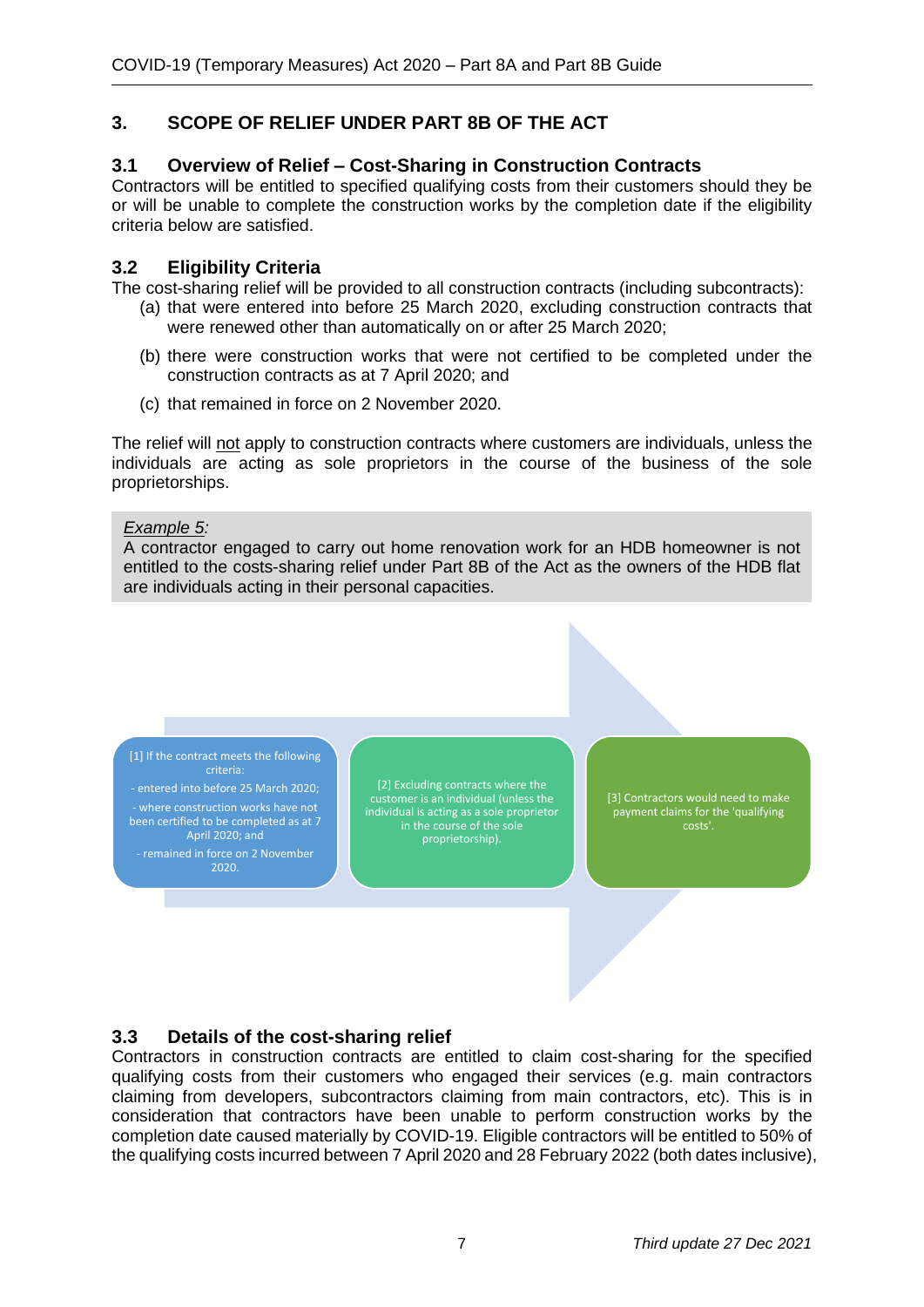subject to a cap of 0.2% of contract sum per specified period and overall 1.8% of the contract sum.

The qualifying costs must be incurred by the contractor arising from its inability to complete the construction works by the completion date, where such inability is to a material extent caused by a COVID-19 event. If an EOT due to COVID-19 has been granted under the Act for the period between 7 April 2020 and 6 August 2020 (both dates inclusive) or additional EOT due to COVID-19 has been granted under the contract, such grants of EOT can be used as a basis to support a contractor's claim for co-sharing of the specified qualifying costs.

The qualifying costs are limited to the following: -

- (a) any rent or hire-purchase instalment for any plant or equipment required to perform the construction works that contractors are or will be unable to complete;
- (b) any costs for maintaining the construction site at which those construction works are performed (including for vector and pest control, site security, provision of utilities and cleaning of the construction site) by any person engaged by contractors other than the contractors' employees;
- (c) any costs to extend the validity period of any insurance obtained and any performance bond issued in respect of the construction contract because of contractors' inability; and
- (d) any rent or other fee for the use of premises in Singapore to store any materials or equipment required to perform those construction works.

The qualifying costs specifically exclude those costs which have been supported under existing support schemes (e.g. rebates and waivers on foreign workers' levy, Jobs Support Scheme, Construction Restart Booster) or costs that should be addressed under contract provisions: -

- (a) manpower costs (including salaries, accommodation and transport costs, and any foreign worker levy payable);
- (b) any costs to accelerate the performance of the construction works so that they may be completed by the completion date;
- (c) any costs incurred in adopting any measures to prevent, protect against or otherwise control the incidence or transmission of COVID-19; and
- (d) costs for which the contractor has received
	- (i) relief from the Government or any public authority; or
	- (ii) relief under Part 2A or 8 of the Act;
	- to the extent of the relief.

#### How does it work?

Contractors need to include the cost-sharing claims in their regular payment claims to their customers that engaged their services (e.g. main contractors claiming from developers, subcontractors claiming from main contractors). **Suggested templates to be used by the contractors for the cost-sharing claims can be found in the Annex.**

For every specified period between 7 April 2020 and 28 February 2022 (both dates inclusive), contractors have to determine the period within each specified period in which the contractor was unable to meet the completion date, and include the corresponding qualifying costs incurred for such inability in that particular specified period in the payment claim. A specified period is essentially a calendar month, except for the month of April 2020 which starts on 7 April 2020 and ending on 30 April 2020.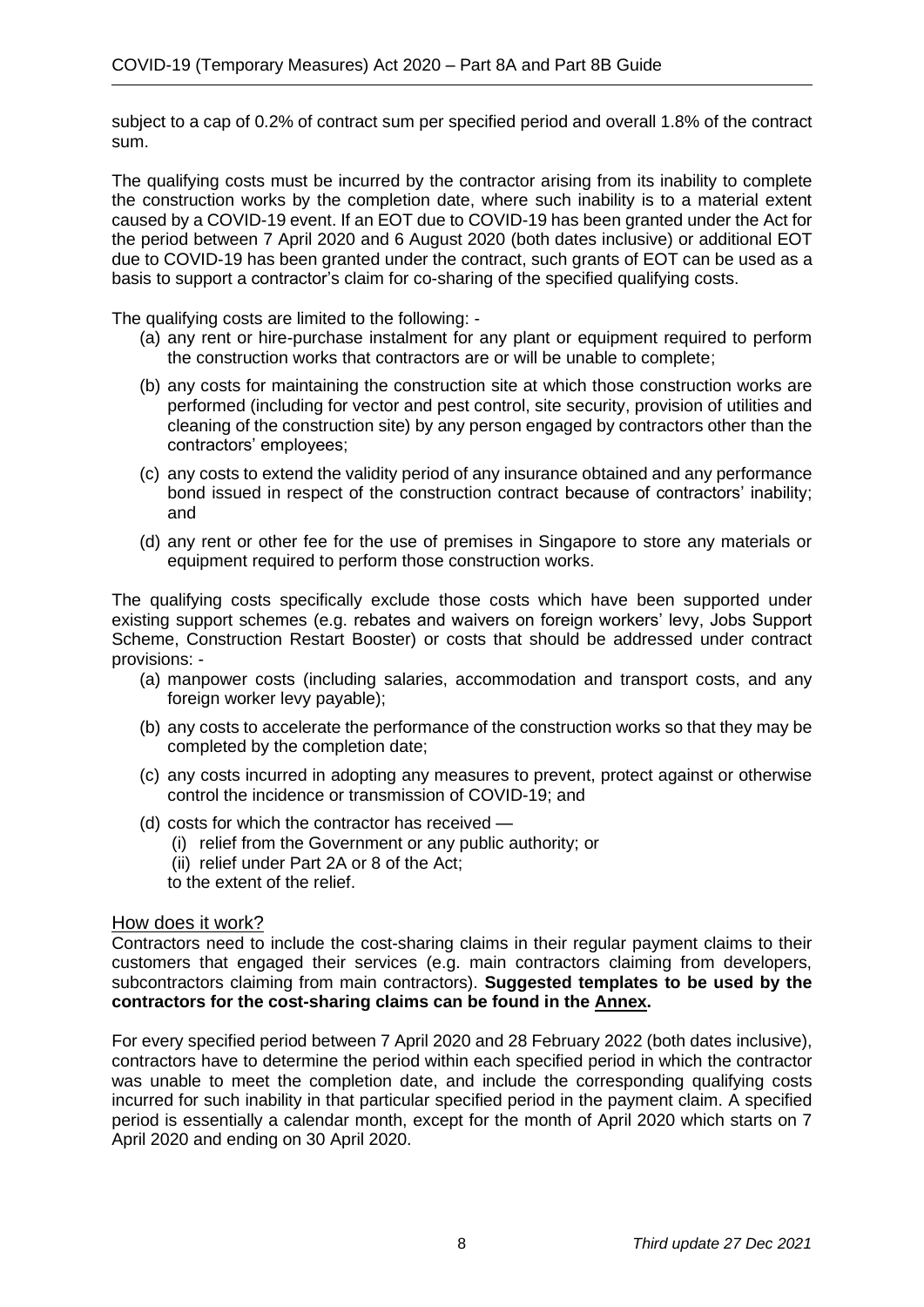The specific days affected by the COVID-19 event should be properly substantiated by contractors, such as by a comparison of the programme before and after the COVID-19 event on a critical path or referring to the specific days certified under an EOT due to COVID-19. The customers are entitled to respond accordingly in their payment responses in relation to the payment claims.

Contractors are advised to include all information and documents that are relevant to the claim for qualifying costs in their payment claim, such as: -

- (a) an extract of the terms of any contract that relate to the qualifying costs and the contract sum;
- (b) information and documents (including invoices and receipts) showing the amount of qualifying costs and the date the qualifying costs were incurred; and
- (c) information and documents showing the amount of relief obtained from the Government or any public authority or under the Act.

Contractors can include qualifying costs paid to their sub-contractors in their own payment claims to their customers.

Goods and Services Tax (GST) will not apply to the cost-sharing relief. The qualifying costs which contractors claim from their customers should be based on actual incurred qualifying costs excluding GST, and contractors should not charge and collect GST from customers. As a good practice, contract administrators (e.g. Architects, Engineers, Superintending Officers) or customers (e.g. developers, contractors) are encouraged to record and document the qualifying costs that are co-shared accordingly.

Any disputes on cost-sharing shall be treated in a similar manner as a payment dispute under the SOPA. Contractors can submit an adjudication application under the SOPA (whether the claim for cost-sharing under Part 8B forms a part or as a whole of the payment claim) and the SOPA adjudicators will determine whether the cost-sharing relief applies and the quantum of co-sharing between the parties.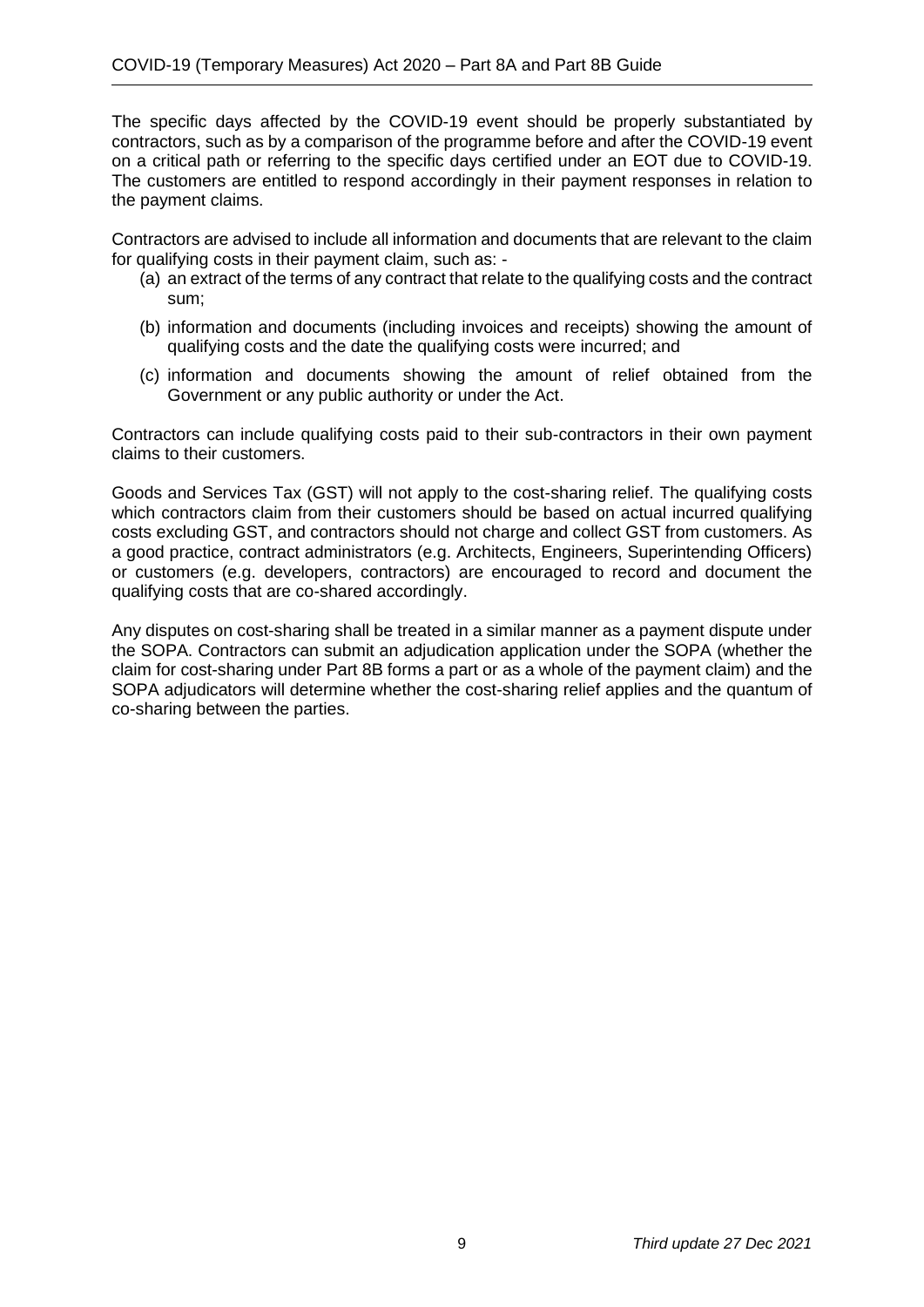#### **3.4 Case illustrations**

#### *Example 6:*

A sub-contractor (Party I) is engaged to carry out construction works for a contractor (Party J). The construction contract was entered into on 15 January 2020 and construction works were expected to complete on 15 November 2020. As at 7 April 2020, the construction works were not certified to be completed (still 60% remaining) and contract was in force on 2 November 2020.

Due to COVID-19 events, Party I was unable to complete the construction works by the completion date. Party I suffered 122 days of delay from 7 April 2020 to 6 August 2020 due to Circuit Breaker and dormitory clearance, and another 15 days of delay due to lower productivity resulting from safe management measures implemented at site after resuming work in the month of August 2020. This is evident from the EOT issued by the Architect to Party J (137 days of EOT from 7 April 2020 to 21 August 2020), which in turn Party J issued to Party I under the contract between Party I and Party J.

Party I was unable to meet the completion date, and Party I incurred costs for the rental of scissors lift meant for the construction works.

In such case, Party I would be able to make a claim for qualifying costs from Party J for the equipment rental costs incurred from 7 April 2020 to 6 August 2020, plus 15 days after resuming work in August 2020.

*[Note: Please refer to Example 8 should Party I wish to claim for reliefs under Part 8 of the Act.]*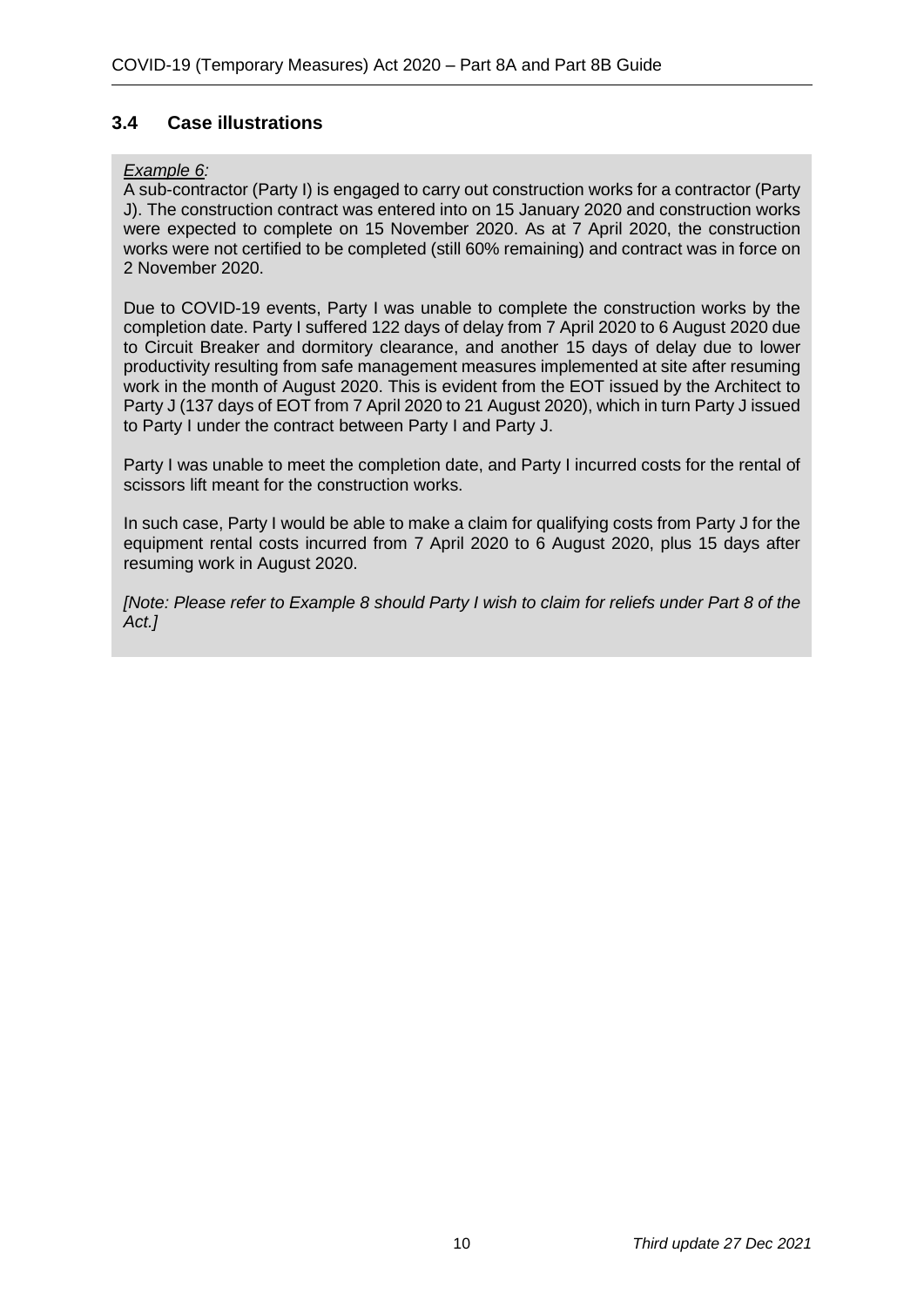#### *Example 7:*

The main contractor (Party J) is engaged to carry out construction works for a developer (Party K). The construction contract was entered into on 15 July 2019 and construction works were expected to complete on 31 December 2020. As at 7 April 2020, the construction works were not certified to be completed (still 40% remaining) and the contract was in force on 2 November 2020.

Due to COVID-19 events, Party J was unable to complete the construction works by the completion date. Party J suffered 122 days of delay occurring in the period from 7 April 2020 to 6 August 2020 due to Circuit Breaker and dormitory clearance.

Construction works resumed on 7 August 2020. However due to further confirmed COVID-19 cases in dormitories on 15 August 2020, more than half of the construction workers performing work under the contract were placed on 14-days Stay Home Notice ("**SHN**") as they stayed in the same dormitory block with workers diagnosed with COVID-19. The contractor was unable to perform a substantial part of the construction works under the contract during the 14-day period from 16 August 2020 to 29 August 2020, such that the contractor will be unable to complete the construction works by the completion date.

During the period from 7 April 2020 to 29 August 2020 when Party J was unable to perform construction works, Party J incurred rental costs for the tower crane and will be required to extend the insurance coverage for the project in due course. Party J also needed to pay qualifying costs of \$X to their sub-contractors.

In this case, Party J is entitled to claim for qualifying costs from Party K incurred for the rental of tower crane and additional insurance premium arising from the inability to perform construction works during the period from 7 April 2020 to 6 August 2020, and the 14-day period after resuming work in August 2020. Party J will also be able to claim \$0.5X from Party K for the qualifying costs paid to its sub-contractors.

#### **3.5 Interaction with Part 2A Rental Relief and/or Part 8 on Rental of Construction Goods**

Part 2A of the Act provides for a property rental relief framework for mandated co-sharing of rental costs among the Government, landlords and tenants. Part 8 of the Act allows an Assessor to vary the rental date / rate for construction goods, if it is just and equitable in the circumstances.

Contractors can concurrently seek reliefs available under Part 2A, Part 8 and Part 8B of the Act. The cost-sharing relief under Part 8B does not apply to those costs which the contractor has received support under Part 2A and Part 8 of the Act.

While contractors are advised to seek reliefs under Part 2A and Part 8 prior to seeking costsharing relief under Part 8B, it is not mandatory to do so. Contractors which obtain reliefs under Part 2A and Part 8 should claim for such amount of qualifying costs under Part 8B after deducting the reliefs obtained under Part 2A and Part 8.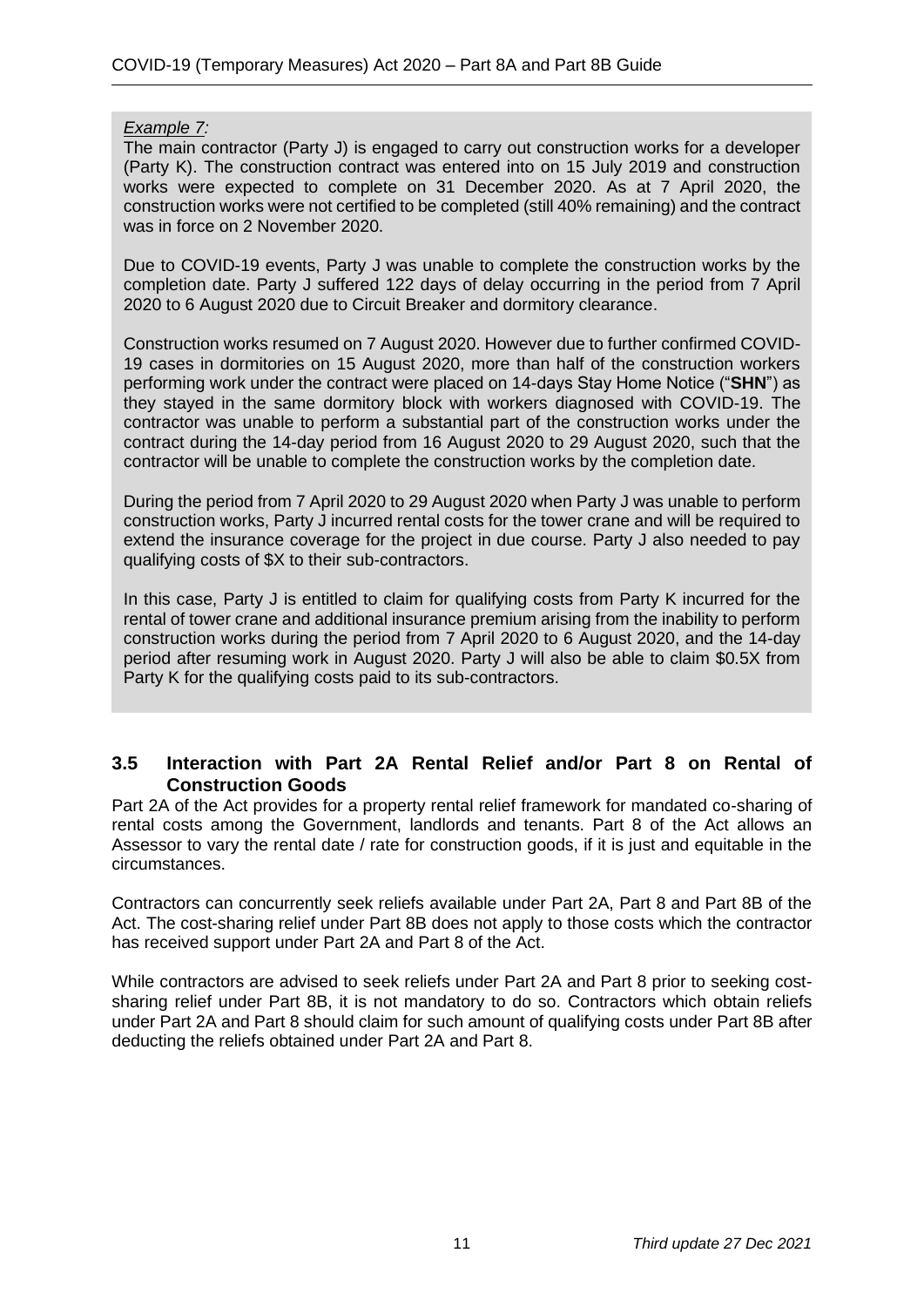#### *Example 8:*

A sub-contractor (Party I) is engaged to carry out construction works for a contractor (Party J). The construction contract was entered into on 15 January 2020 and construction works were expected to complete on 15 November 2020. As at 7 April 2020, the construction works were not certified to be completed (still 60% remaining) and the contract was in force on 2 November 2020.

Due to COVID-19 events, Party I is unable to complete the construction works by the completion date. Party I suffered 122 days of delay from 7 April 2020 to 6 August 2020 due to Circuit Breaker and dormitory clearance, and another 15 days of delay due to an inability to perform work at the same rate in the month of August 2020 due to safe management measures implemented at site. This is evident from the EOT issued by the Architect.

During the period from 7 April 2020 to end August 2020 when Party I was unable to perform the construction work and will be unable to meet the completion date, Party I incurred costs for the rental of scissors lift meant for the construction works (a total of \$10,000 over the period from 7 April 2020 to end August). Party I obtained relief under Part 8 for an Assessor to reduce the rental costs charged by the supplier of the scissors lift to \$4,000.

In such case, Party I is entitled to claim for qualifying costs from Party J in the sum of the reduced equipment rental cost (i.e. \$4,000 after deducting the relief obtained under Part 8) incurred for Party I's inability during the period from 7 April 2020 to 6 August 2020, plus 15 days after restarting work in August 2020. Party J would be obliged to co-share \$2,000.

\*\*\*\*\*\* The End \*\*\*\*\*